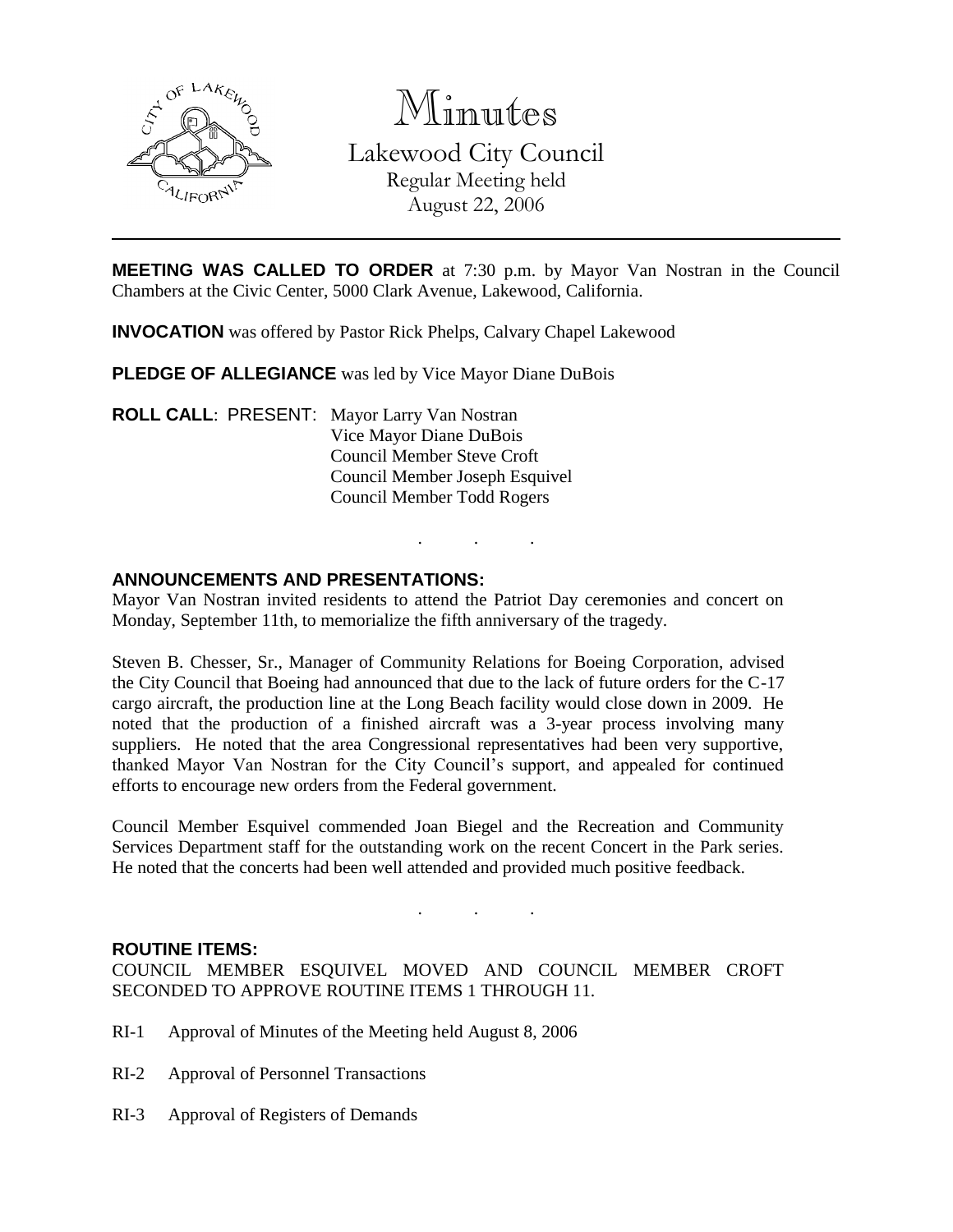### **ROUTINE ITEMS:** Continued

- RI-4 Approval of Meeting Reports and Authorizations Pursuant to AB1234
- RI-5 Approval of Release of Subdivision Bonds for Tract Map No. 53909
- RI-6 RESOLUTION NO. 2006-61; A RESOLUTION OF THE CITY COUNCIL OF THE CITY OF LAKEWOOD ESTABLISHING BAIL AMOUNTS FOR VIOLATIONS OF SUBSECTION Q OF SECTION 3251 OF THE LAKEWOOD MUNICIPAL CODE
- RI-7 RESOLUTION NO. 2006-62; A RESOLUTION OF THE CITY COUNCIL OF THE CITY OF LAKEWOOD ESTABLISHING A BOULEVARD STOP ON NECTAR AVENUE AT THE NORTH AND SOUTH APPROACHES TO GRADWELL STREET WITHIN THE CITY OF LAKEWOOD

RESOLUTION NO. 2006-63; A RESOLUTION OF THE CITY COUNCIL OF THE CITY OF LAKEWOOD ESTABLISHING A BOULEVARD STOP ON GRADWELL STREET AT THE WEST APPROACH TO NECTAR AVENUE WITHIN THE CITY OF LAKEWOOD

- RI-8 Approval of Service Request and Code Enforcement Case Management System Project Modifications
- RI-9 Designation of Voting Delegate for League of California Cities Annual Conference
- RI-10 Approval of Monthly Report of Investment Transactions
- RI-11 Approval of Transfer of General Fund Appropriation to Proposition 42 Funding

UPON ROLL CALL VOTE, THE MOTION WAS APPROVED:

AYES: COUNCIL MEMBERS: Esquivel, DuBois, Rogers, Croft and Van Nostran NAYS: COUNCIL MEMBERS: None

## **1.1 • AWARD OF BID FOR PUBLIC WORKS PROJECT NO. 2005-11; MAYFAIR PARK GAMECOURT IMPROVEMENTS**

. . .

Public Works Director Lisa Rapp gave a brief presentation based on the memo contained in the agenda and stated five bids had been received for the Mayfair Park Gamecourt Improvement Project. The project would replace existing lighting, surfacing and would provide for re-striping of the gamecourts. She noted that a soils investigation had indicated that additional depth would be required for the light pole foundations and a change order had been negotiated with the low bidder for the project. It was the recommendation of staff that the City Council approve the plans, specifications and working details for the project; award a contract to the low bidder, D & J Foothill Electrical Contractors, Inc., in the amount of \$121,887; approve Change Order No. 1 in an amount not to exceed \$25,000; authorize staff to approve additional cumulative total of change orders not to exceed \$13,000; appropriate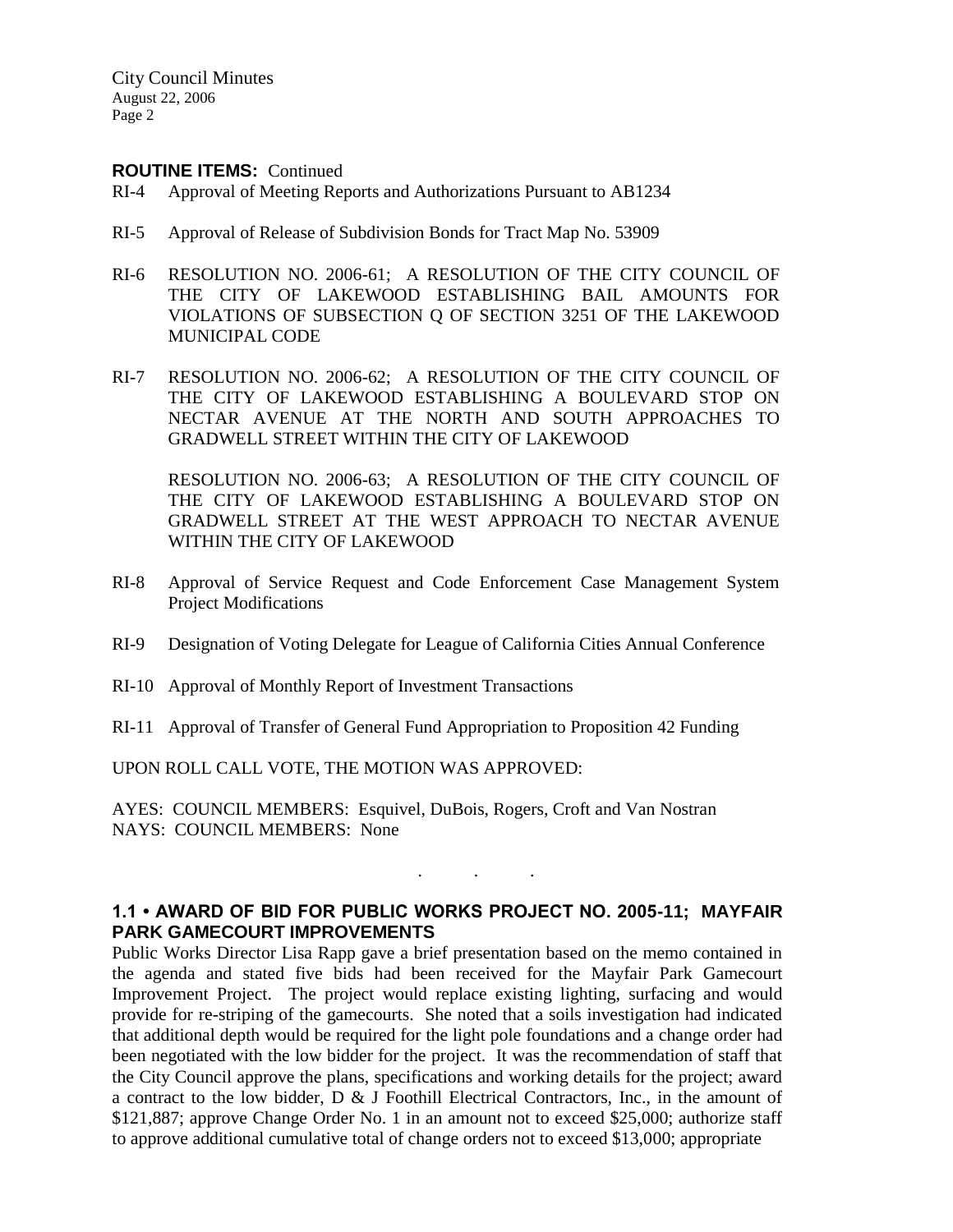## **1.1 • AWARD OF BID FOR PUBLIC WORKS PROJECT NO. 2005-11; MAYFAIR PARK GAMECOURT IMPROVEMENTS** - Continued

\$82,000 from the General Fund to the project account; and appropriate \$50,000 from the General Fund to the Sports Lighting Project Legacy CIP account to fund other identified athletic field lamp replacements.

Mayor Van Nostran opened the public hearing at 7:46 p.m. and called for anyone in the audience wishing to address the City Council on this matter. There was no response.

COUNCIL MEMBER ROGERS MOVED AND VICE MAYOR DUBOIS SECONDED TO APPROVE STAFF'S RECOMMENDATIONS. UPON ROLL CALL VOTE, THE MOTION WAS APPROVED:

AYES: COUNCIL MEMBERS: Esquivel, DuBois, Rogers, Croft and Van Nostran NAYS: COUNCIL MEMBERS: None

# **1.2 • AWARD OF BID FOR PUBLIC WORKS PROJECT NO. 2005-13; RYNERSON PARK SHELTER #3 REPLACEMENT**

. . .

The Director of Public Works gave a presentation based on the memo contained in the agenda and reported three bids had been received for the replacement of Picnic Shelter No. 3 at Rynerson Park. She noted that there was not sufficient funding to complete the full scope of work, due in part to previously required repairs. It was the recommendation of staff that the City Council adopt the plans, specifications and working details for the project; award a contract to the low bidder, Pivot Group, Inc., in the amount of \$216,850; authorize staff to approve a cumulative total of change orders not to exceed \$11,000; and appropriate \$158,000 from the General Fund to the project account to fund the full scope of work.

Responding to a question from Mayor Van Nostran, Ms. Rapp stated that the reason the bids exceeded the original engineer's estimate was partly due to substantial revisions to the project based on soil conditions and also to fluctuating market prices.

Mayor Van Nostran opened the public hearing at 7:49 p.m. and called for anyone in the audience wishing to address the City Council on this matter. There was no response.

COUNCIL MEMBER CROFT MOVED AND VICE MAYOR DUBOIS SECONDED TO CLOSE THE PUBLIC HEARING AND APPROVE STAFF'S RECOMMENDATIONS. UPON ROLL CALL VOTE, THE MOTION WAS APPROVED:

AYES: COUNCIL MEMBERS: Esquivel, DuBois, Rogers, Croft and Van Nostran NAYS: COUNCIL MEMBERS: None

. . .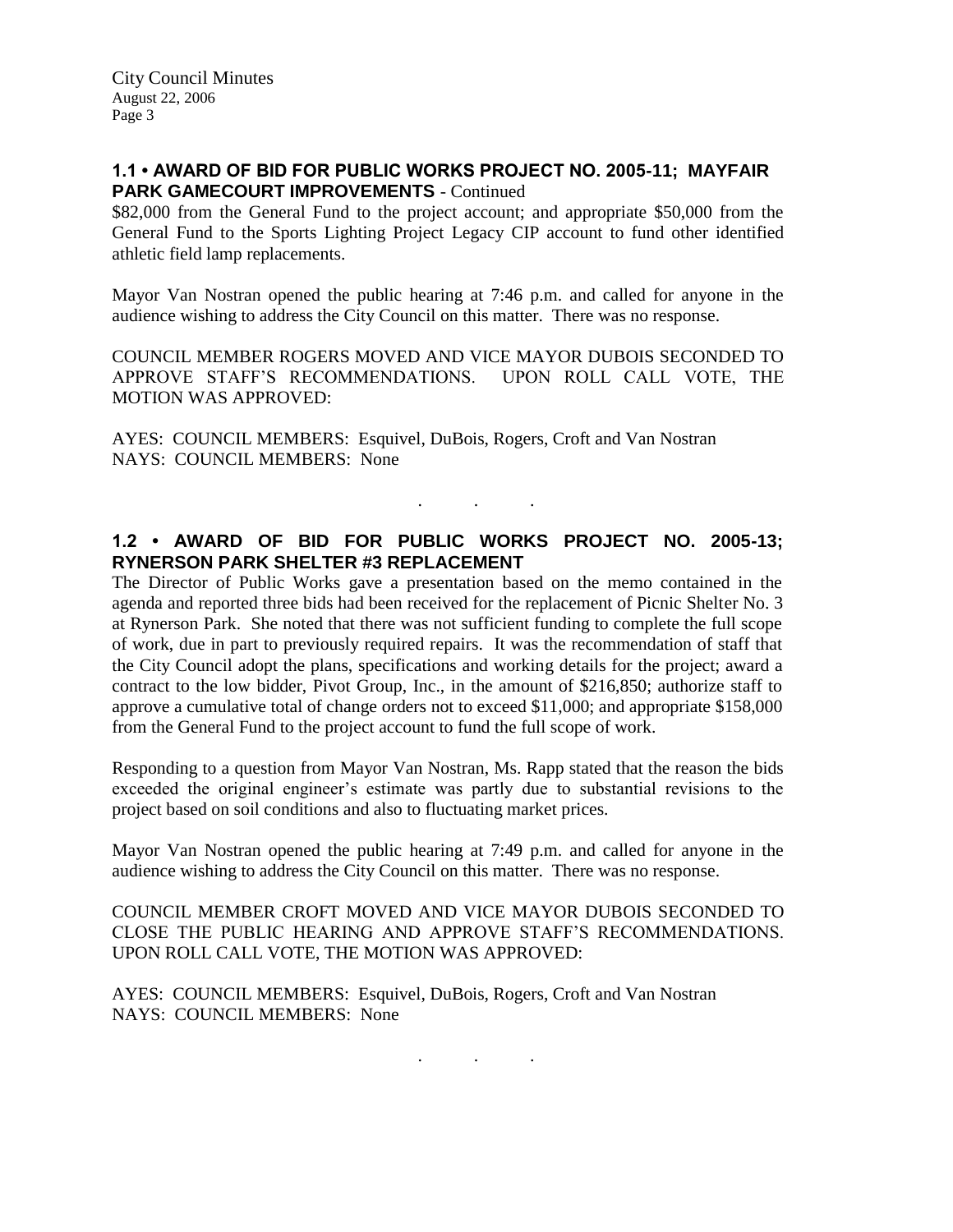## **1.3 • CONGESTION MANAGEMENT PROGRAM CONFORMANCE SELF-CERTIFICATION PROCESS**

Community Development Director Chuck Ebner gave a report based on the memo contained in the agenda stating State law required the City to adopt and maintain a Congestion Management Program. Components of the Program required an annual report showing development activity and a public hearing prior to self-certification. It was the recommendation of staff that the City Council hold a public hearing and then adopt the proposed resolution finding the City to be in conformance with the Congestion Management Program and adopting the CMP Local Development Report.

RESOLUTION NO. 2006-64; A RESOLUTION OF THE CITY OF LAKEWOOD, CALIFORNIA, FINDING THE CITY TO BE IN CONFORMANCE WITH THE CONGESTION MANAGEMENT PROGRAM (CMP) AND ADOPTING THE CMP LOCAL DEVELOPMENT REPORT, IN ACCORDANCE WITH CALIFORNIA GOVERNMENT CODE SECTION 65089

Mayor Van Nostran opened the public hearing at 7:52 p.m. and called for anyone in the audience wishing to address the City Council on this matter. There was no response.

COUNCIL MEMBER ROGERS MOVED AND VICE MAYOR DUBOIS SECONDED TO ADOPT RESOLUTION NO. 2006-64. UPON ROLL CALL VOTE, THE MOTION WAS APPROVED:

AYES: COUNCIL MEMBERS: Esquivel, DuBois, Rogers, Croft and Van Nostran NAYS: COUNCIL MEMBERS: None

### **1.4 • SECOND READING AND ADOPTION OF ORDINANCE NO. 2006-7; PERTAINING TO THE PARKING OF MOTORIZED RECREATIONAL VEHICLES, TRAILERS AND SEMI-TRAILERS NOT REGISTERED AT LAKEWOOD ADDRESSES**

. . .

City Attorney Steve Skolnik advised that the proposed ordinance had been introduced at the previous City Council meeting following extensive discussion and public input. The ordinance was presented for second reading and adoption at this time.

ORDINANCE NO. 2006-7; AN ORDINANCE OF THE CITY COUNCIL OF THE CITY OF LAKEWOOD AMENDING SECTION 3251 OF THE LAKEWOOD MUNICIPAL CODE PERTAINING TO PARKING OF MOTORIZED RECREATIONAL VEHICLES, TRAILERS AND SEMI-TRAILERS NOT REGISTERED TO A LAKEWOOD ADDRESS

Mayor Van Nostran opened the public hearing at 7:53 p.m. and called for anyone in the audience wishing to address the City Council on this matter.

Joel Barton expressed his approval for the ordinance.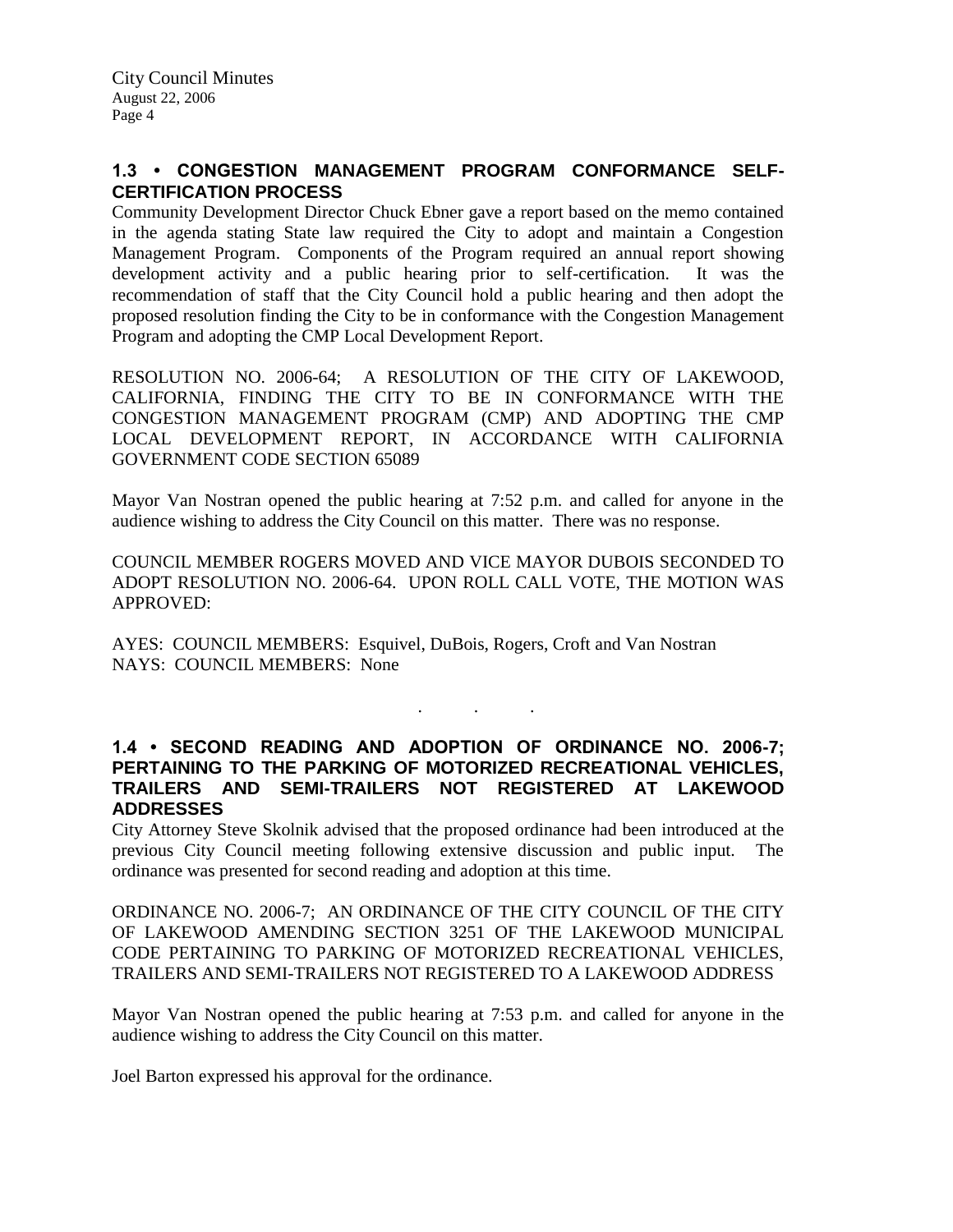**1.4 • SECOND READING & ADOPTION OF ORDINANCE NO. 2006-7** - Continued COUNCIL MEMBER ROGERS MOVED AND VICE MAYOR DUBOIS SECONDED TO CLOSE THE PUBLIC HEARING AND ADOPT ORDINANCE NO. 2006-7. UPON ROLL CALL VOTE, THE MOTION WAS APPROVED:

AYES: COUNCIL MEMBERS: Esquivel, DuBois, Rogers, Croft and Van Nostran NAYS: COUNCIL MEMBERS: None

## **1.5 • WATER RATE AND REFUSE RATE ADJUSTMENT**

Assistant Director of Finance Ronnie Campbell made a brief presentation based on the memo in the agenda and stated that in accordance with Proposition 218 regulations, notice of the public hearing on this matter had been provided to every affected resident. He reported that the proposed new rates would be reflected in billings after September 1, 2006. It was the recommendation of staff that following a public hearing, the City Council adopt the proposed resolutions establishing adjustments to water and refuse rates.

. . .

RESOLUTION NO. 2006-65; A RESOLUTION OF THE CITY COUNCIL OF THE CITY OF LAKEWOOD AMENDING RESOLUTION NO. 3150, AS AMENDED PERTAINING TO WATER RATES AND CHARGES

RESOLUTION NO. 2006-66; A RESOLUTION OF THE CITY COUNCIL OF THE CITY OF LAKEWOOD TO ESTABLISH RESIDENTIAL REFUSE RATES FOR THE CURRENT FISCAL YEAR

Mayor Van Nostran opened the public hearing at 7:55 p.m. and called for anyone in the audience wishing to address the City Council on this matter. There was no response.

The City Attorney confirmed with the City Clerk that no letters of protest had been received regarding the proposed rate adjustment.

VICE MAYOR DUBOIS MOVED AND COUNCIL MEMBER ESQUIVEL SECONDED TO ADOPT RESOLUTIONS NO. 2006-65 AND NO. 2006-66. UPON ROLL CALL VOTE, THE MOTION WAS APPROVED:

AYES: COUNCIL MEMBERS: Esquivel, DuBois, Rogers, Croft and Van Nostran NAYS: COUNCIL MEMBERS: None

# **2.1 • SECOND READING AND ADOPTION OF ORDINANCE NO. 2006-8; ZONE CHANGE CASE NO. 110, 11124 DEL AMO BOULEVARD**

 $\mathbf{r}$  .  $\mathbf{r}$  ,  $\mathbf{r}$  ,  $\mathbf{r}$  ,  $\mathbf{r}$  ,  $\mathbf{r}$  ,  $\mathbf{r}$ 

At the request of Council Member Rogers, the Director of Community Development responded to concerns expressed in a flyer being distributed to property owners bordering the proposed development by stating that the proposed development was not being constructed with any Section 8, or low-income housing incentives and that the single family homes would be offered at market-rate, approximately \$700,000.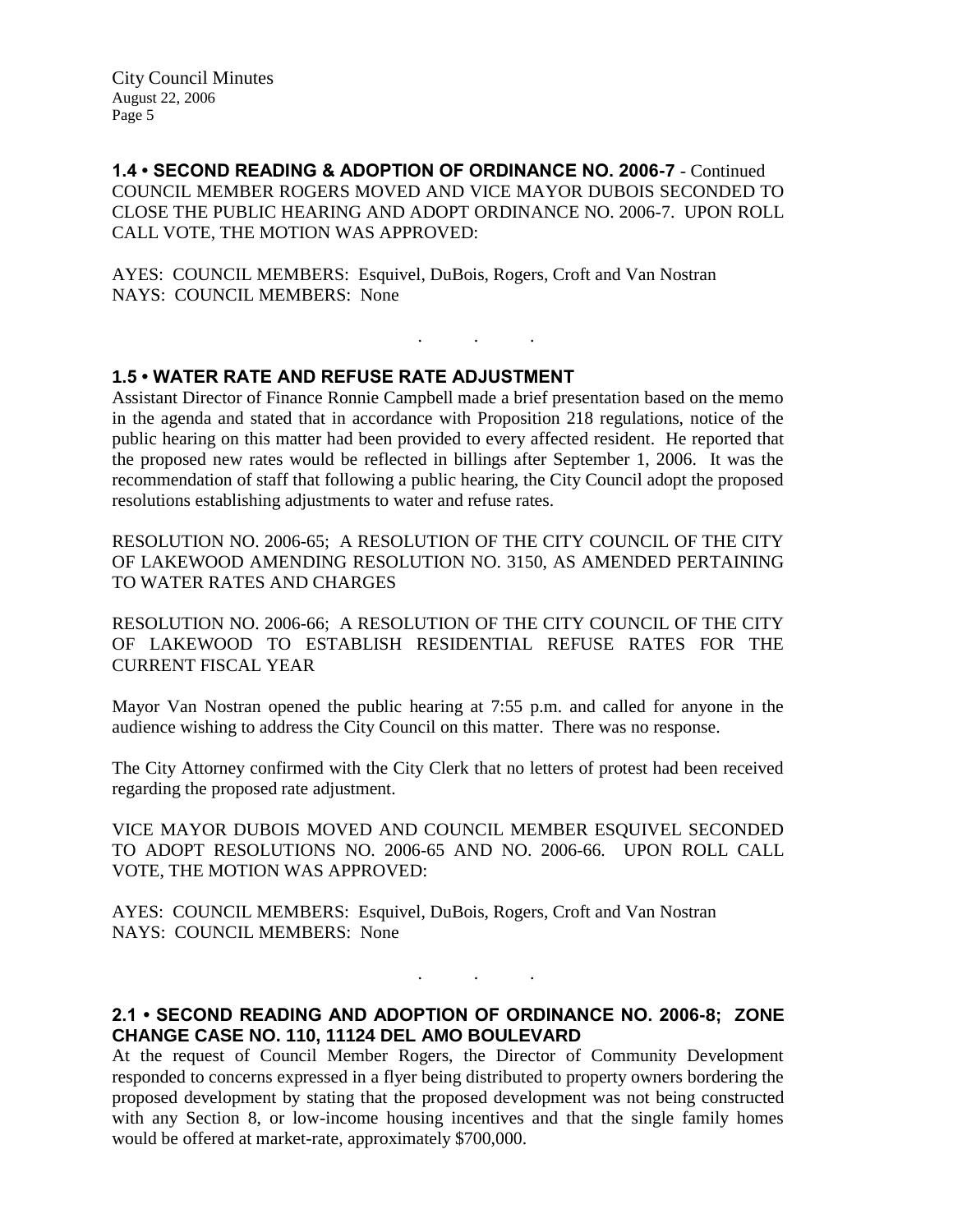**2.1 • SECOND READING AND ADOPTION OF ORDINANCE NO. 2006-8; ZONE CHANGE CASE NO. 110, 11124 DEL AMO BOULEVARD** - Continued ORDINANCE NO. 2006-8 ; AN ORDINANCE OF THE CITY COUNCIL OF THE CITY OF LAKEWOOD AMENDING THE ZONING MAP OF THE CITY OF LAKEWOOD BY CHANGING THE ZONING FROM C-4 (GENERAL COMMERCIAL) TO PDSF (PLANNED DEVELOPMENT SINGLE FAMILY) ON PROPERTY LOCATED AT 11124 DEL AMO BOULEVARD, DESIGNATED AS ZONE CHANGE CASE NO. 110

VICE MAYOR DUBOIS MOVED AND COUNCIL MEMBER ESQUIVEL SECONDED TO ADOPT ORDINANCE NO. 2006-8. UPON ROLL CALL VOTE, THE MOTION WAS APPROVED:

AYES: COUNCIL MEMBERS: Esquivel, DuBois, Rogers, Croft and Van Nostran NAYS: COUNCIL MEMBERS: None

## **3.1 • AUTHORIZATION OF SOLE SOURCE PURCHASE OF REPLACEMENT RIDING MOWERS**

. The same is a set of  $\mathcal{A}$  , and  $\mathcal{A}$ 

The Assistant Director of Finance provided a brief presentation based on the memo in the agenda and reported the Fleet Manager had recommended the replacement of several vehicles which had been in service since 1995. Based on the needed specifications for brand, quality and price, a sole source vendor had been identified. It was the recommendation of staff that the City Council authorize the purchase of one Toro Groundmaster 3320 riding mower and three Toro Workman 3200 LC utility vehicles at the proposed California contract price of \$67,628.68 from Turf Star, Inc.

VICE MAYOR DUBOIS MOVED AND COUNCIL MEMBER CROFT SECONDED TO APPROVE STAFF'S RECOMMENDATION. UPON ROLL CALL VOTE, THE MOTION WAS APPROVED:

AYES: COUNCIL MEMBERS: Esquivel, DuBois, Rogers, Croft and Van Nostran NAYS: COUNCIL MEMBERS: None

At 8:00 p.m., the Regular Meeting of the City Council was recessed for the Meeting of the Lakewood Redevelopment Agency. At 8:01 p.m., the City Council Meeting was reconvened.

. . .

. . .

. . .

### **ORAL COMMUNICATIONS:**

Joel Barton complimented the City Council on doing fine work. He also commended the Lakewood Sheriff's Station staff for their work on July 4th.